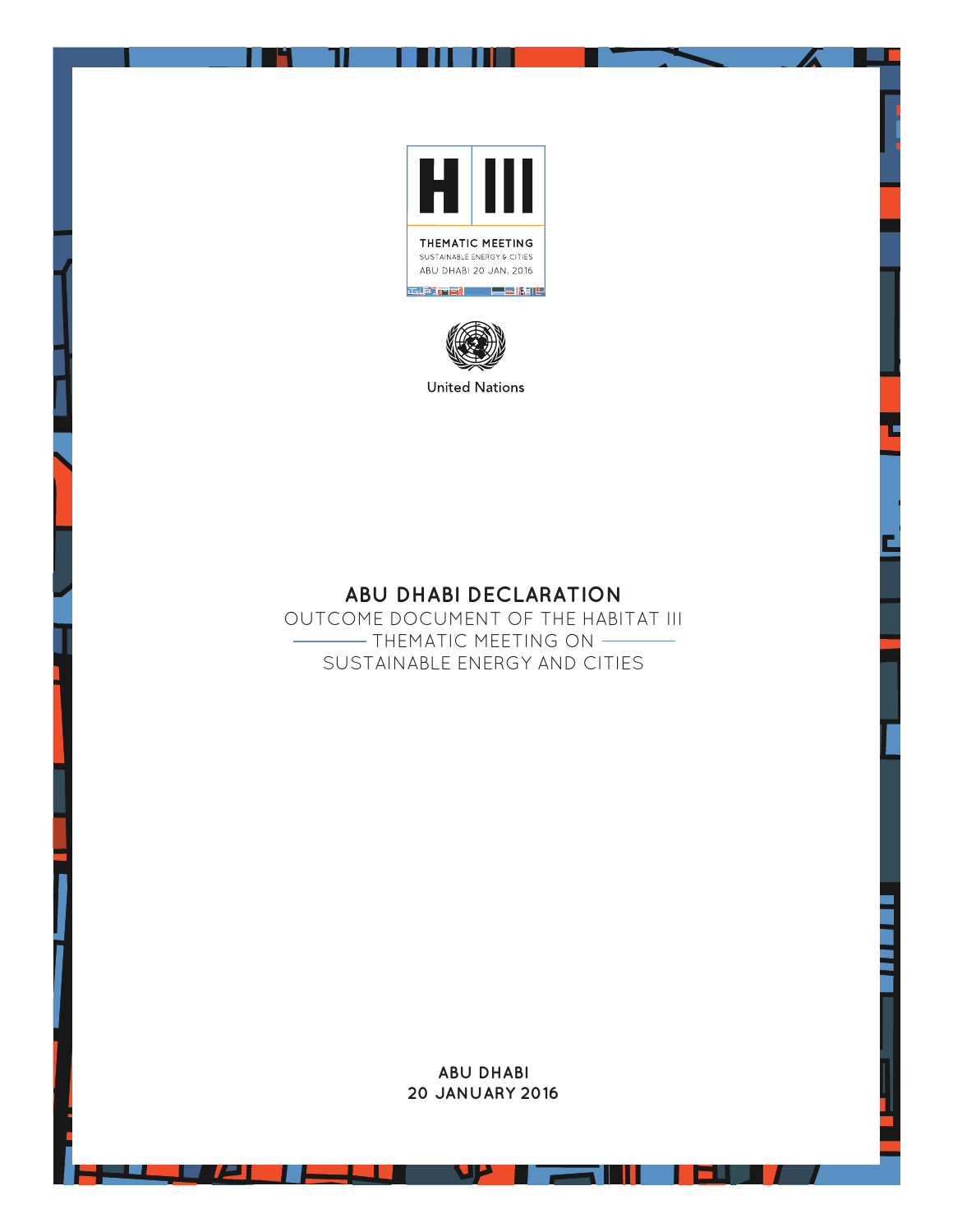**Host Partners** 



#### © 2017 United Nations

The New Urban Agenda was adopted at the United Nations Conference on Housing and Sustainable Urban Development (Habitat III) in Quito, Ecuador, on 20 October 2016. It was endorsed by the United Nations General Assembly at its sixty-eighth plenary meeting of the seventy-first session on 23 December 2016.

Several official regional and thematic high-level meetings involving a wide range of participants debated priorities for the New Urban Agenda and policy recommendations in the form of a final participants' declaration from September 2015 to April 2016. The final declarations from regional and thematic meetings were considered official inputs to the Habitat III process.

The Habitat III Secretariat expresses its deep appreciation to the United Arab Emirates that provided in-kind funds for the organization of the thematic meeting.

This is a United Nations publication issued by the Habitat III Secretariat based on the Conference official document. Photocopies and reproductions of excerpts are allowed with proper credits. If any questions arise related to the accuracy of information contained in this publication, please refer to the official document, A/CONF.226/PC.3/7, Outcome document of the Habitat III thematic meeting on sustainable energy and cities.

An electronic version of this publication, as well as other documents from the Habitat III preparatory process and the Conference itself, are available for download from the Habitat III website at www.habitat3.org.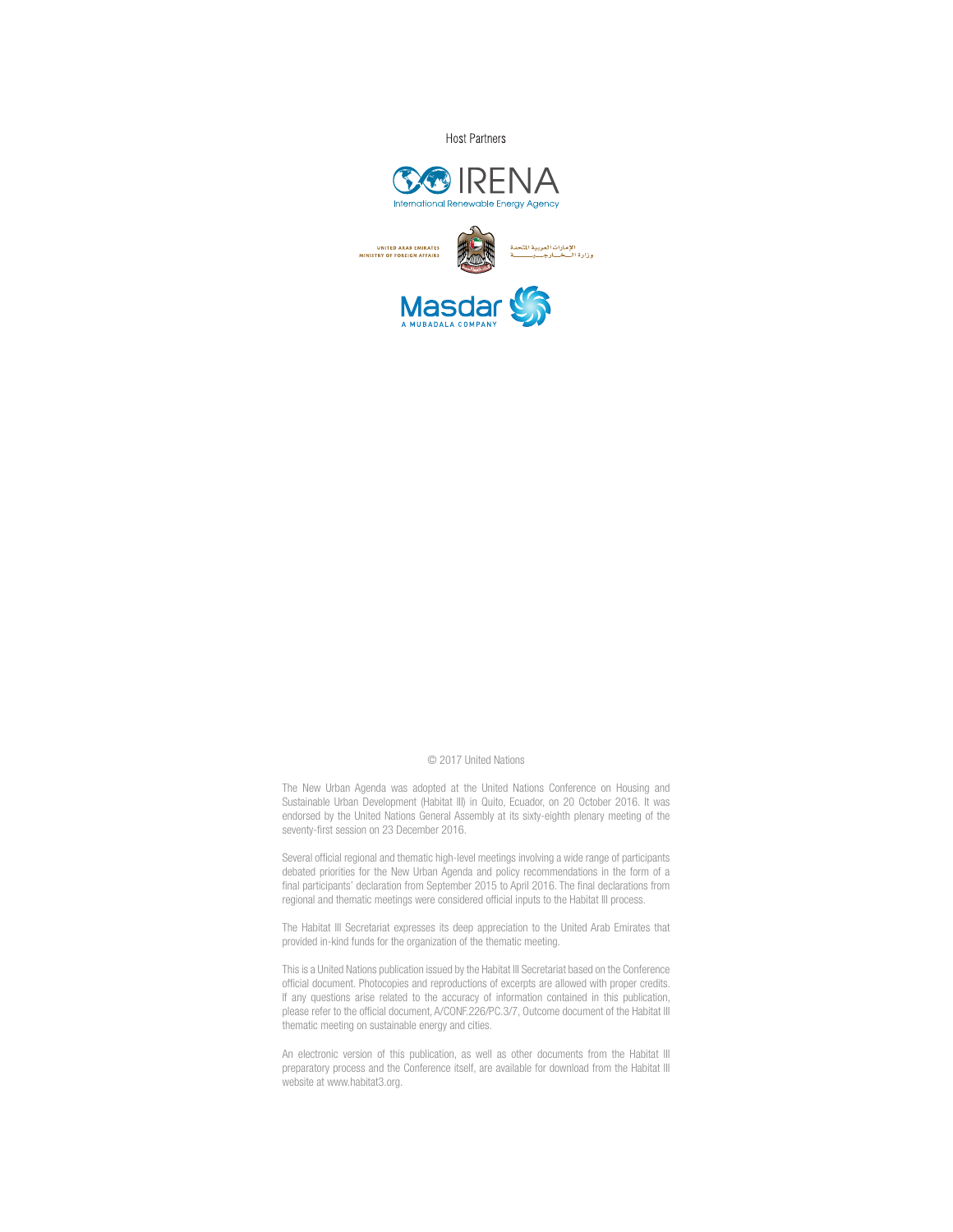

# **OUTCOME DOCUMENT OF THE HABITAT III THEMATIC MEETING ON SUSTAINABLE ENERGY AND CITIES**

### I. INTRODUCTION

1. Sustainable energy must be a core focus of the New Urban Agenda to be adopted at the United Nations Conference on Housing and Sustainable Urban Development (Habitat III), to be held in Quito in October 2016. Cities today represent over 70 per cent of global energy consumption and a roughly equivalent share of energy-related carbon dioxide emissions. They are also home to millions of urban poor who lack access to basic energy services. Affordable, reliable, sustainable and modern energy in cities will therefore be essential for the realization of both the Paris Agreement on climate change and the 2030 Agenda for Sustainable Development.

2. Cities have an unprecedented opportunity to transform, decarbonize and enhance the resilience of their energy production, supply and use. Breakthroughs in cost and business models have made renewable energy and energy-efficiency technologies not only the environmentally sound choice, but also a financially attractive possibility for a wide and growing variety of urban stakeholders. Prices of solar photovoltaic devices, for example, have declined by 80 per cent in the past five years. These new options stand out as one of the most marked changes in the urban landscape since the Second United Nations Conference on Human Settlements (Habitat II).

3. To address such an opportunity, the United Arab Emirates, the International Renewable Energy Agency and the Habitat III secretariat hosted a thematic meeting on sustainable energy and cities on 20 January 2016 during Abu Dhabi Sustainability Week, the world's largest annual gathering on clean energy. Ministers, national and subnational government officials, private sector representatives and other stakeholders came together to articulate how the New Urban Agenda could accelerate the uptake of sustainable energy solutions and align itself with the landmark climate and development goals that the international community had set.

4. Their recommendations on actions were compiled in the form of a declaration, finalized by an advisory group established as part of the thematic meeting and comprising members representing all main stakeholders. The Abu Dhabi declaration, in section III below, serves as an official input to the preparation of the zero draft of the New Urban Agenda. For context, the Declaration is preceded by a summary background in section II below.

## II. CONTEXT FOR SUSTAINABLE ENERGY IN CITIES

5. The thematic meeting was held against the backdrop of the Paris Agreement and the adoption of the 2030 Agenda. The twenty-first session of the Conference of the Parties to the United Nations Framework Convention on Climate Change, at its twenty-first session, had established a universal vision for mitigating global carbon dioxide emissions and the imperative of decarbonizing the economy, at the same time that sustainable energy was enshrined as Sustainable Development Goal 7 and indirectly in other Goals, such as Goal 13 on climate change. The thematic meeting forms a critical link between Habitat III, processes under the United Nations Framework Convention on Climate Change and the Goals and can facilitate a thematic alignment and the achievement of their objectives.

6. Numerous cities around the world are implementing energy measures to meet the objectives set out in the Paris Agreement and the 2030 Agenda. Furthermore, these cities can make both short-term and long-term economic gains by doing so. There is evidence that sustainable energy is cheaper than other alternatives in a large and rapidly increasing number of countries and contexts, even before accounting for externalities. On this basis, renewables are now the dominant technology for new power generation additions, which marks a shift that had been unforeseen even recently, let alone at Habitat II. When other potential benefits are accounted for, such as better health through reduced pollution, poverty alleviation, job creation, gender equality,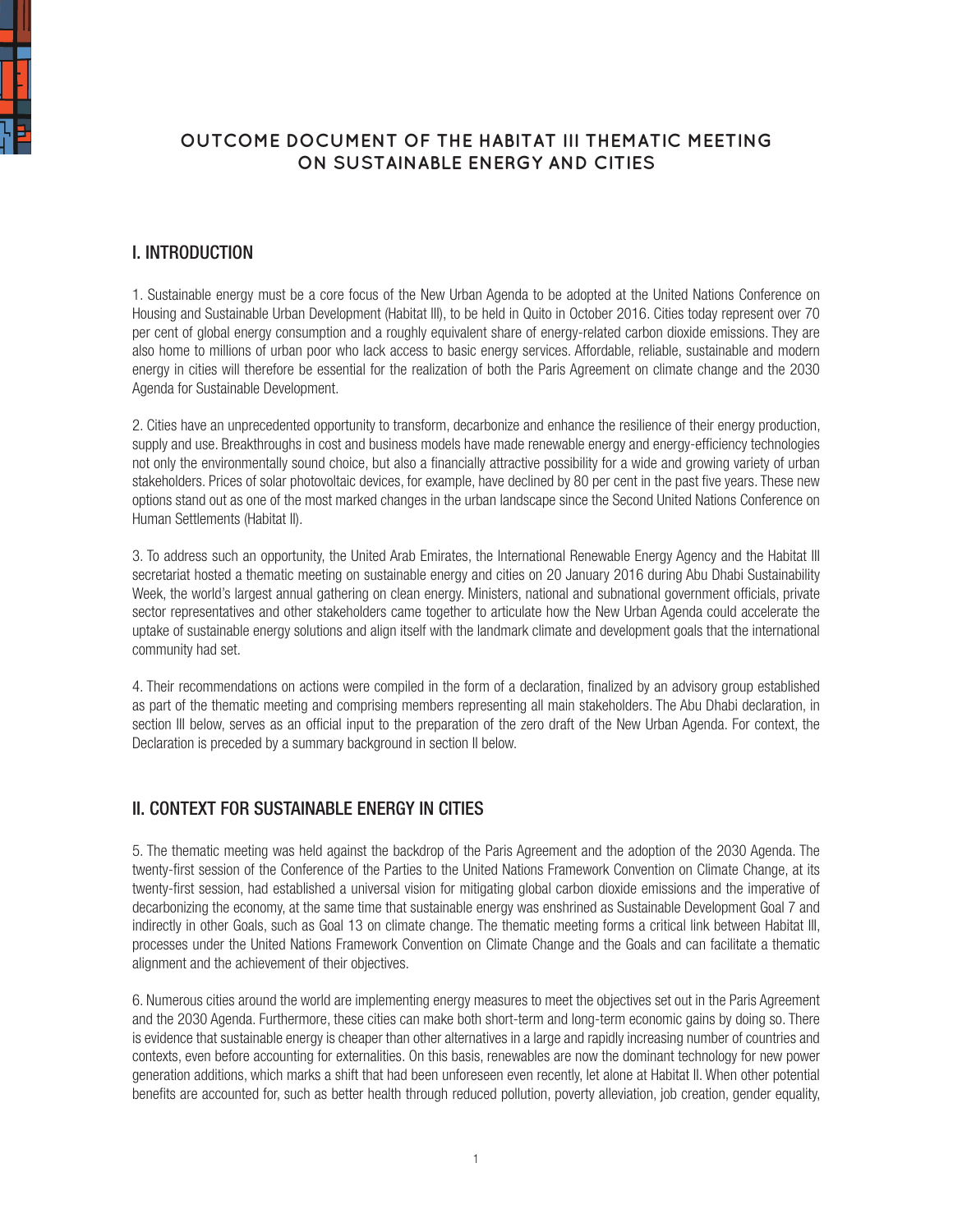

enhanced access to water and food, reduction of waste, less traffic and supply security, the case for sustainable energy in cities is even more compelling. With the costs for renewable energy technologies projected to continue to decline, the business case for deployment will persist well beyond Habitat III.

7. The portfolio of sustainable energy solutions is expanding on both the supply and demand side. Distributed electricity generation will become a key feature of new and existing cities, complementing sustainable utility-scale power plants, which are often located outside cities. Cogeneration and district energy networks also provide the flexibility and storage to integrate an increasing share of renewables into the energy mix, while simultaneously improving energy efficiency through demand aggregation, the increased scale of production sources and the use of waste heat. Smart grids are enabling major energy-efficiency and resilience gains, and electric transport, when based on renewable power, can make a sizeable dent in the carbon footprint of the urban transport sector. In numerous cities in developing countries, access to cleaner fuels and efficient equipment for cooking and heating households, which are currently still largely biomass-based, would address multiple development challenges such as indoor and outdoor pollution. Accelerating energy-efficiency improvements in all sectors of the economy has multiple development benefits and is a cornerstone of meeting climate targets. New technologies, business models and policy approaches are also turning unavoidable waste into energy, including surplus and low-grade wasted heat from city systems and industry, and better managing the nexus among other resources, such as water.

8. Local governments, when given appropriate responsibilities, are well placed to encourage, enable, measure and regulate sustainable energy, as well as inform the decisions on deployment options, including the adaptation to and anticipation of new technologies and changing energy requirements. Even for cities that do not control power generation directly, they may control local infrastructure and codes that can drive clean energy in end-use sectors, such as buildings, industry, transport, waste or sanitation. Municipalities can also optimize land-use patterns to increase the feasibility of energy solutions. Cities, as major purchasers of energy, can also preferentially procure sustainable energy, further stimulating investment.

9. Important challenges remain in the form of market barriers, inappropriate policy frameworks, a lack of empowerment of cities to manage energy and financing gaps, as well as a limited capacity for planning and implementation. This is particularly the case in poor and vulnerable communities, least developed countries and small island developing States, where citizens disproportionately lack access to modern energy services. The case for poverty alleviation in this context is compelling. Improved access to sustainable energy sources for cooking, heating and powering devices represents one of the swiftest ways to improve health, economic potential and human dignity.

#### III. ABU DHABI DECLARATION ON SUSTAINABLE ENERGY AND CITIES

We, the representatives of national and subnational governments, international organizations, the private sector, nongovernmental organizations, academia and civil society, participating in the Habitat III thematic meeting on sustainable energy and cities, held on 20 January 2016 during Abu Dhabi Sustainability Week,

1. *Recommend* that Habitat III establish sustainable energy as an integral part of the New Urban Agenda;

2. *Recognize* the importance of a holistic, system-wide, pro-poor perspective and of further integration of sustainable energy considerations into city planning and management, including through the use of performance metrics for energy production and consumption in zoning and land-use planning, permits, infrastructure and transport decisions;

3. *Also recognize* the importance of developing a nexus approach in the urban context, such as in the integrated management of the energy, water, waste, transport and food sectors to improve efficiencies, access and carbon footprints;

4. *Acknowledge* the need for closer cooperation among cities, utilities and national and subnational governments to ensure that sustainable energy goals are achieved expeditiously and cost-effectively;

5. *Highlight* that the following actions provide examples of effective ways to pursue sustainable energy objectives at the local level that can be endorsed by the New Urban Agenda: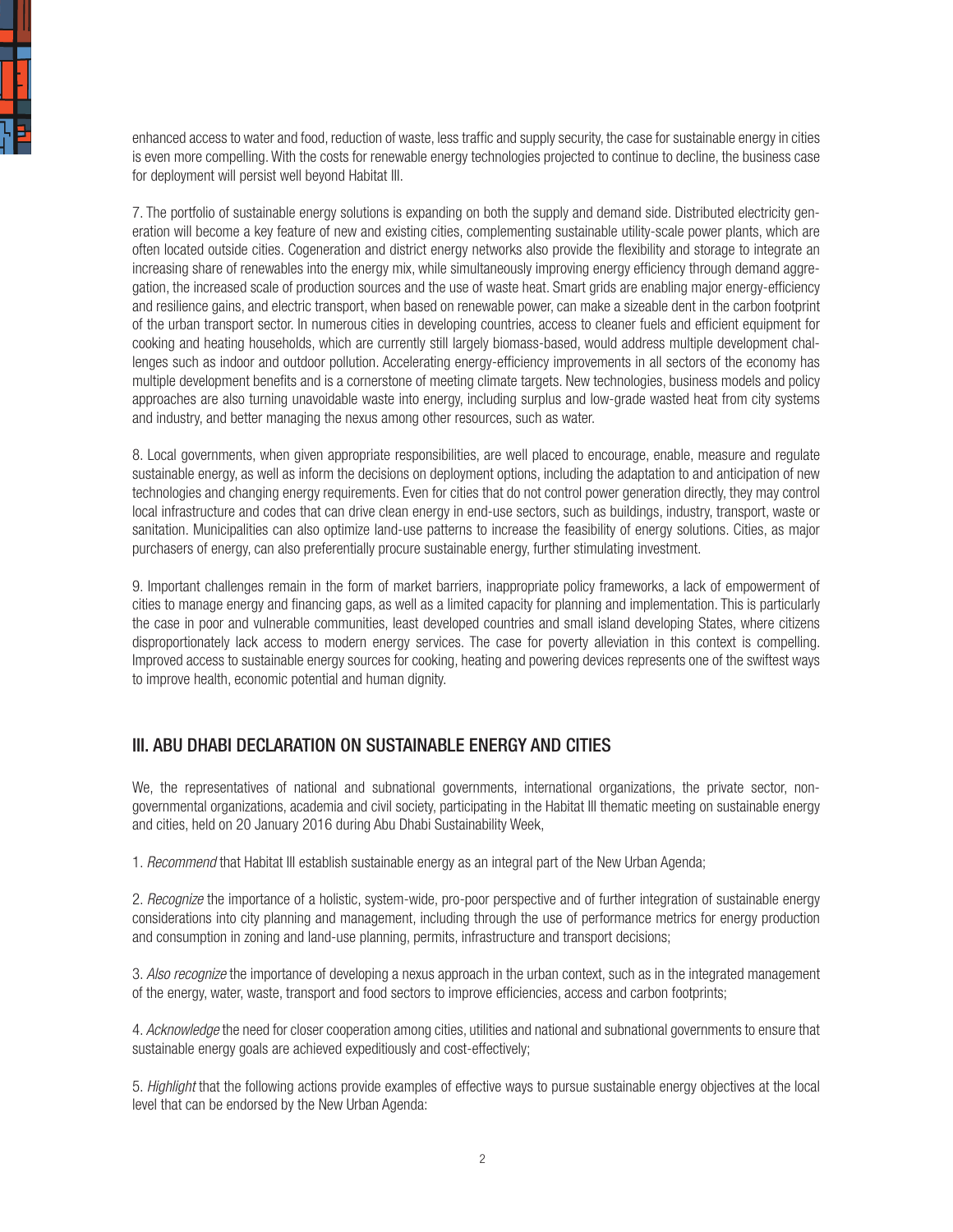

(a) Promotion of and support for city-level renewable energy, energy efficiency and energy access targets for all sectors, including heating and cooling, transport and power, that contribute to meeting the aspirations and targets of Sustainable Development Goal 7 contained in intended nationally determined contributions;

(b) Development of integrated, city-scale energy and emissions plans incorporating transport, buildings, generation, heating and cooling, waste heat and solid and liquid waste;

(c) Introduction of dedicated policy and regulatory frameworks to enable the deployment of urban energy solutions, such as grid connection regulations that permit solar rooftop and cogeneration systems to feed into central or local energy grids, including for informal housing;

(d) Introduction of solar water heating requirements;

(e) Establishment of measures, such as minimum energy use targets or heat tariffs that reflect the cost of connection and the degree to which supply is guaranteed, to provide an enabling environment for converting waste heat to useful energy;

(f) Establishment of a protocol to map or identify major waste heat sources and high heating and cooling demand in cities, together with the development of city plans for heating and cooling;

(g) Establishment of mandatory and enforced disposal fees for municipal solid waste in order to reduce waste and drive waste-to-energy solutions for non-recyclable materials;

(h) Enactment of mandatory minimum energy performance standards, ratings and labels for energy efficiency in buildings, equipment and appliances, especially lighting, heating and air-conditioning units, to reduce energy consumption;

(i) Enactment of energy-efficiency measures in buildings that take into account efficiency in energy supply and target the reduction of fossil primary energy, such as through the promotion of integrated renewables;

(j) Scaling up the use of non-fossil-fuel-based transport, such as renewable energy-based public transport and electric vehicles, as well as the increased use of other forms of ecomobility and non-motorized transport;

(k) Use of planning measures to improve density, compactness and street connectivity in cities in support of the efficient provision of energy and transport services;

(l) Establishment of district-level strategies, such as the combination of building-related energy-efficiency improvements (heating systems and insulation), decentralized energy production (solar, wind, geothermal, biomass, hydro, process or waste heat from industry, commerce and households) and system efficiency and large-scale renewables integration through district heating and cooling networks (including cogeneration, waste heat, large-scale renewables and thermal storage);

(m) Establishment of cross-sectoral working groups composed of urban planners, community representatives and energy providers to work on strategies for improving access to sustainable energy in the city and in lower-income neighbourhoods;

(n) Consideration of the impacts of energy interventions on social issues, such as inequality, poverty, environmental justice and access to services;

(o) Enactment of public-private partnership frameworks in order to increase financial resources and expertise for sustainable energy infrastructure and services;

(p) Enactment of energy pricing regimes that discourage wasteful use, create a level playing field for sustainable energy technologies, shift consumption to periods with the highest availability of affordable sustainable energy and guard against negative impacts on low-income consumers;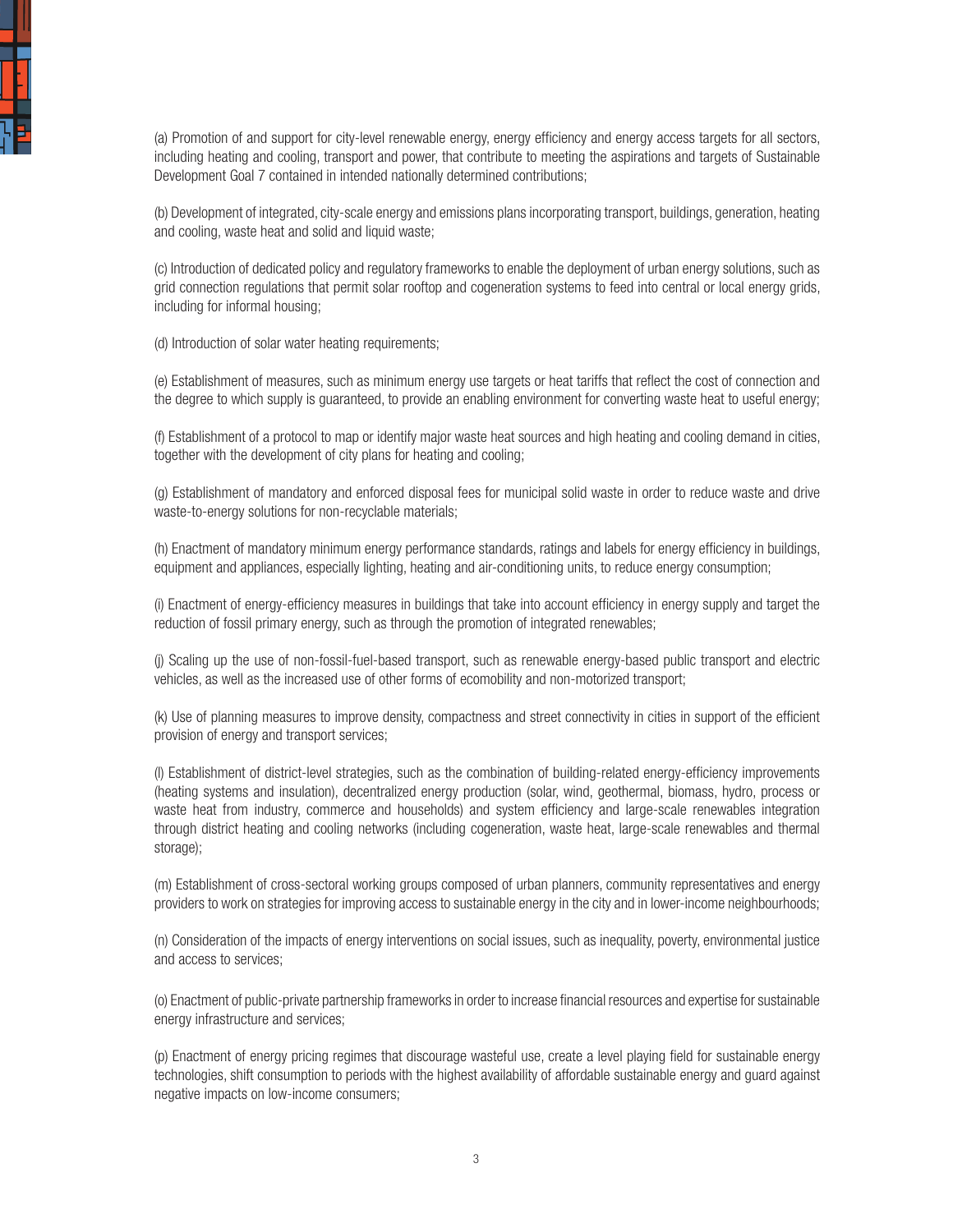

(q) Use of protocols and accounting systems that illustrate both the life-cycle costs and the cobenefits of different energy choices for outcomes in public and environmental health, economic development, increased resilience and others;

(r) Enactment of sustainable energy public procurement policies by local governments in order to reduce environmental and carbon footprints and to foster market growth;

(s) Establishment of citywide strategies to improve the resilience of the local energy system, including the increased use of local resources, local energy storage and distributed power production capable of providing emergency backup power and heat to vital buildings, such as hospitals and emergency shelters;

6. *Encourage* national, regional and international networks and partnerships between and with cities, as well as between large cities and their surrounding regions, to advance sustainable energy solutions;

7. *Also encourage* national Governments to establish clear planning guidance and regulations that provide local governments with a mandate to act on energy, for example in the areas of energy master planning and mapping, energy service provision and building codes;

8. *Recognize* the urgent need for the introduction of innovative financing approaches, such as city-owned revolving funds, with a focus on derisking private investment, including not only financing structures, but also models of ownership and governance and the enhanced capacity of city officials to design, execute, monitor and report on energy programmes;

9. *Encourage* consideration of improving cities' authority and capacity to take and repay loans or access other sources of finance for energy infrastructure and programmes;

10. *Also encourage* Governments to mainstream sustainable energy investment objectives into existing national development banks and publicly capitalized green investment banks;

11. *Call upon* the development community to support the deployment of sustainable energy in cities in developing countries, especially with a view to facilitating private investment, while pursuing sustainable development;

12. *Call for* commitments to capacity-building and technical assistance, especially in developing countries, as a key element of sustainable urban energy solutions;

13. *Recommend* further commitments to take non-technological measures supporting behavioural shifts, such as knowledgesharing and public information campaigns, and recognize the important role of community engagement and education in understanding issues of climate change and energy transition;

14. *Emphasize* the critical need for commitments to incorporate the gender dimension of sustainable energy into urban planning and the implementation of sustainable energy, including through such measures as the reporting of gender-disaggregated data on access to energy and finance for energy, as well as employment in the energy sector;

15. *Commit ourselves* to promoting the principles and actions outlined in this declaration in the context of the upcoming formulation of the New Urban Agenda at Habitat III.